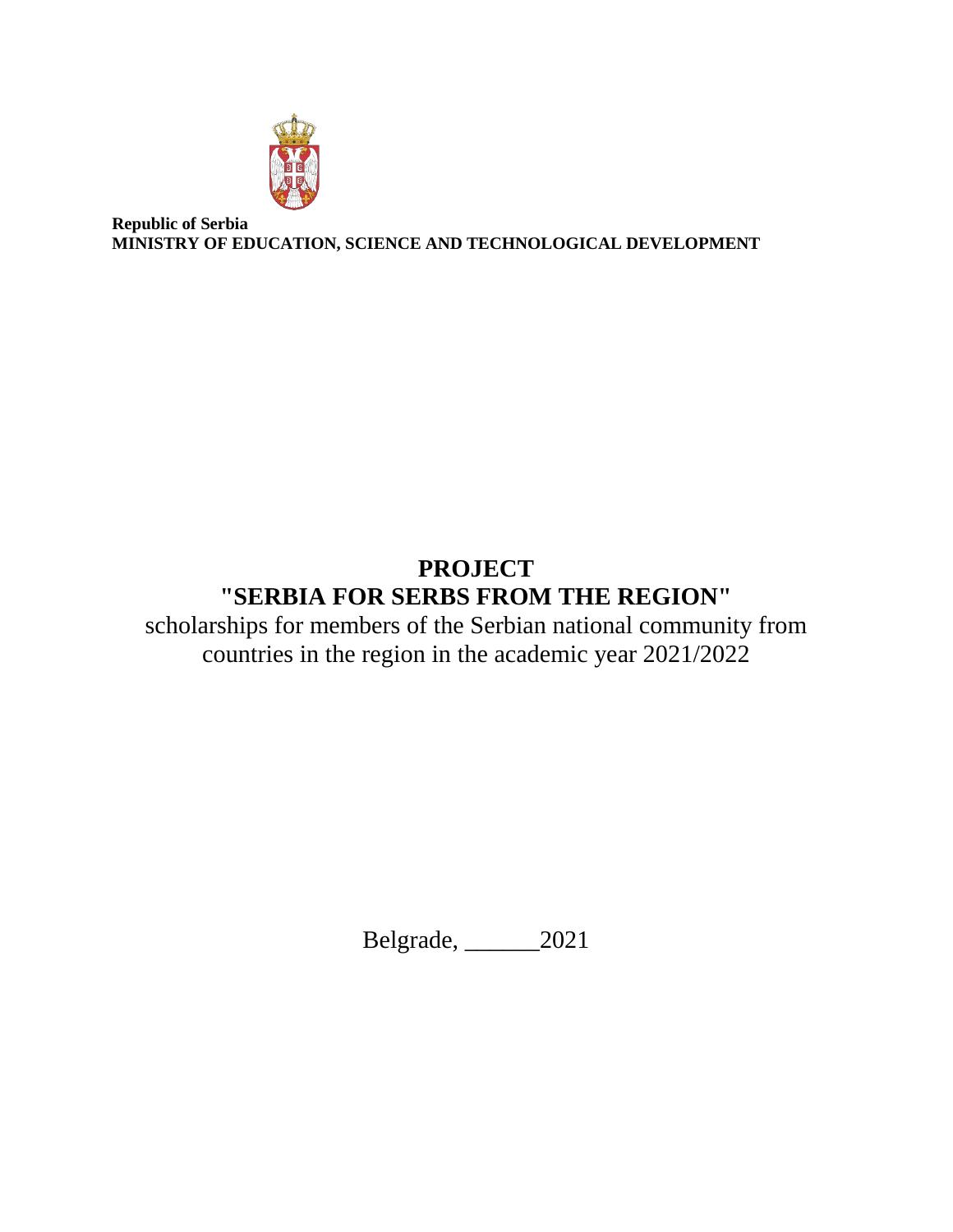## Contents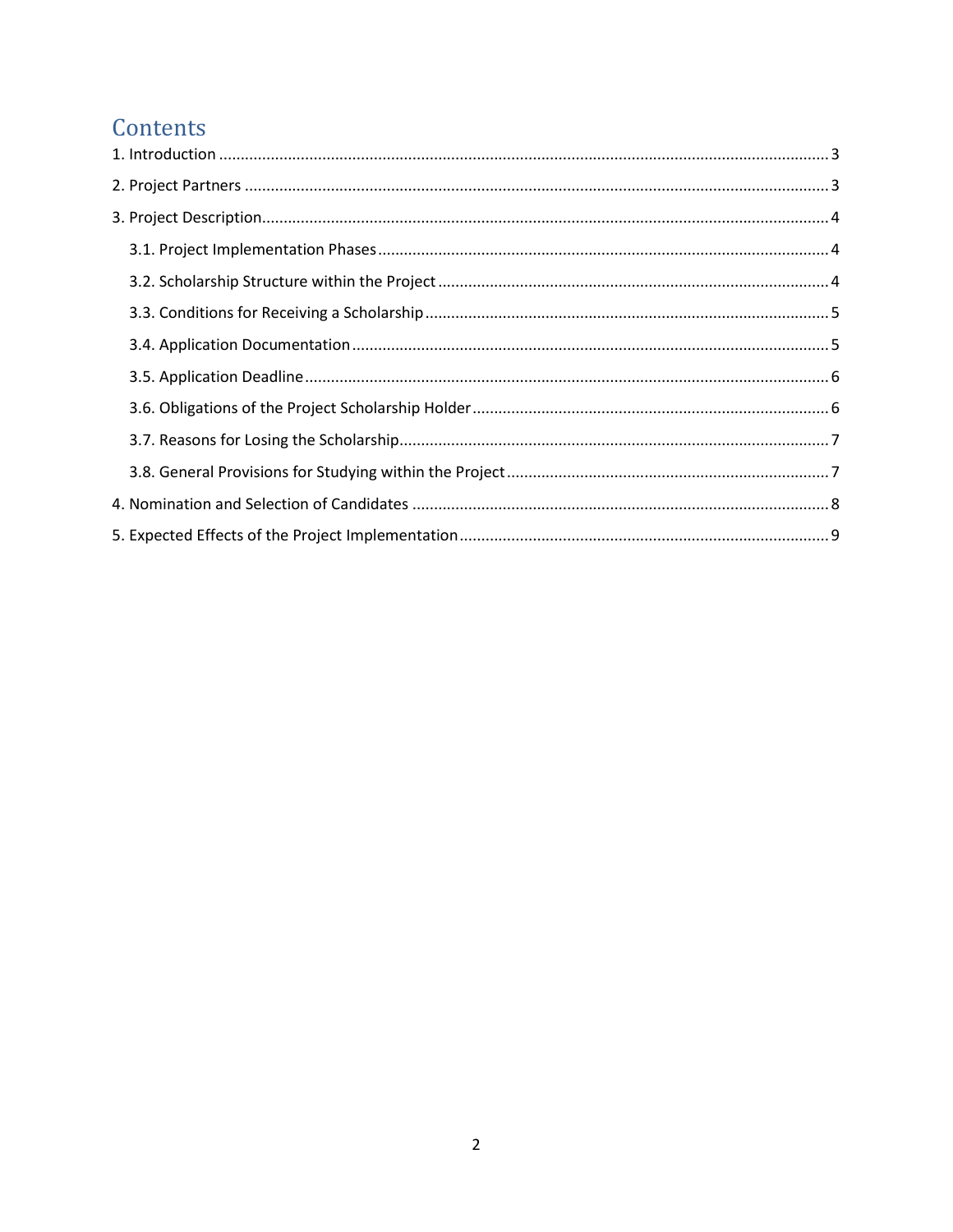### <span id="page-2-0"></span>1. Introduction

With its policy of good neighborly relations and openness towards equal cooperation with all countries in the region, the Republic of Serbia is permanently interested in the free development of the Serbian national community in neighboring countries.

Pursuant to the Law on Diaspora and Serbs in the region ("Official Gazette of RS" No. 88/09), the phrase "Serbs from the region" means members of the Serbian people living in the Republic of Slovenia, the Republic of Croatia, Bosnia and Herzegovina, Montenegro, the Republic of Northern Macedonia, Romania, the Republic of Albania and Hungary. With its active and responsible national policy towards members of the Serbian people in the countries of the region, the Republic of Serbia preserves their identity - language, culture, religion, tradition and customs.

The Ministry of Education, Science and Technological Development of the Republic of Serbia, within its competencies and, pursuant to the Strategy for Preservation and Strengthening Relations between the Homeland and Diaspora, as well as of the Homeland and Serbs in the Region (Official Gazette of RS, Nos. 4/11 and 14 (11), developed the Project "Serbia for Serbs from the region" (hereinafter: the Project) which provides for the award of scholarships to young members of the Serbian national community from countries in the region.

Acquiring higher education in the Serbian language is an important precondition for preserving and strengthening the Serbian community in the region, and for its connection with the Republic of Serbia. National communities with a developed sense of identity, which exercise all guaranteed minority rights, represent a significant human resource in the countries they live in.

The Republic of Serbia recognizes members of national minorities in the Republic of Serbia and members of the Serbian national community in the region as important bearers of good interethnic relations and mutual understanding, tolerance and respect.

The Project is a way to strengthen good neighborly relations, care for members of the Serbian community and spread European values in the field of human and minority rights. To that end, the Republic of Serbia will offer 80 new scholarships through the Project in the academic year 2021/2022.

Scholarships for young members of the Serbian national community in the region will improve their level of education, which is one of the important preconditions for raising the quality of life in the countries where they live.

### <span id="page-2-1"></span>2. Project Partners

The implementation of the Project is managed by the Ministry of Education, Science and Technological Development of the Republic of Serbia. The Ministry of Education, Science and Technological Development will appoint an employee to carry out coordination activities in the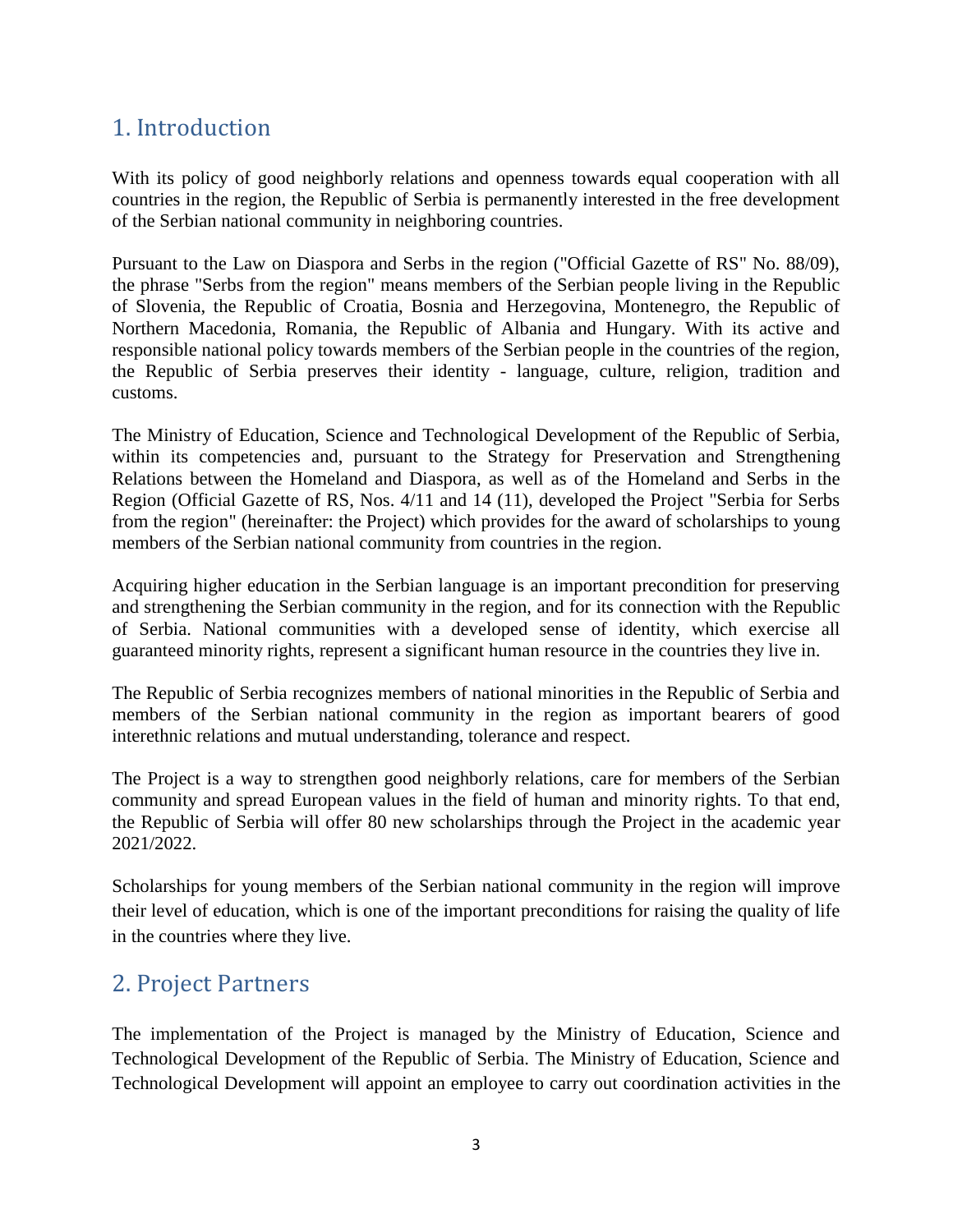implementation of the Project. The Ministry of Education, Science and Technological Development will manage the implementation of the Project, as well as the Ministry of Foreign Affairs, the Ministry of Interior and the Ministry of Health in accordance with the law, and universities of the Republic of Serbia, other institutions according to student needs and the Council for Relations with Serbs in the region.

### <span id="page-3-0"></span>3. Project Description

#### <span id="page-3-1"></span>3.1. Project Implementation Phases

The project envisages scholarships for young members of the Serbian national community from countries in the region and is being implemented in two phases:

In the **first phase** of the Project, scholarship holders attend an online Serbian language course (level A1). After successfully passing the test, upon arrival in the Republic of Serbia, the scholarship holders have an intensive 720-hours course of the Serbian language (one semester). Project scholarship holders who know Serbian do not attend the course, but take a test in Serbian as a foreign language in order to qualify for enrollment. Scholars of the Project who know the Serbian language, take the entrance exam in the September enrollment period and enroll in the desired studies of the academic year2022/2023.

The project also provides the assistance of students - hosts, who will provide support to scholarship holders from their arrival at the airport, reception upon arrival in the country, and through support to perform all administrative, organizational and other needs of scholars in the period from their arrival to the Republic of Serbia until their enrollment in studies.

In the **second phase** of the Project, it is planned that the scholarship holders attend studies according to their interests, in accordance with the offered study programs in Serbian or teaching in Serbian with the possibility of consultations in English at higher education institutions founded by the Republic of Serbia, which are a part of the University of Novi Sad, University of Kragujevac and University of Niš.

#### <span id="page-3-2"></span>3.2. Scholarship Structure within the Project

Within the Scholarship Project, scholarships to the members of the Serbian national community from countries in the region participating in the Project **include**:

- free preparatory classes in the Serbian language (intensive Serbian language course after arriving in the Republic of Serbia);
- free education in basic academic and vocational studies, specialist vocational studies, master's academic and vocational studies, specialist academic or doctoral studies.
- scholarship in the amount of RSD 15,000.00 per month;
- free accommodation and food in student standard institutions;
- voluntary health insurance in accordance with regulations and international agreements;
- free residence visa;
- free recognition of middle school diplomas;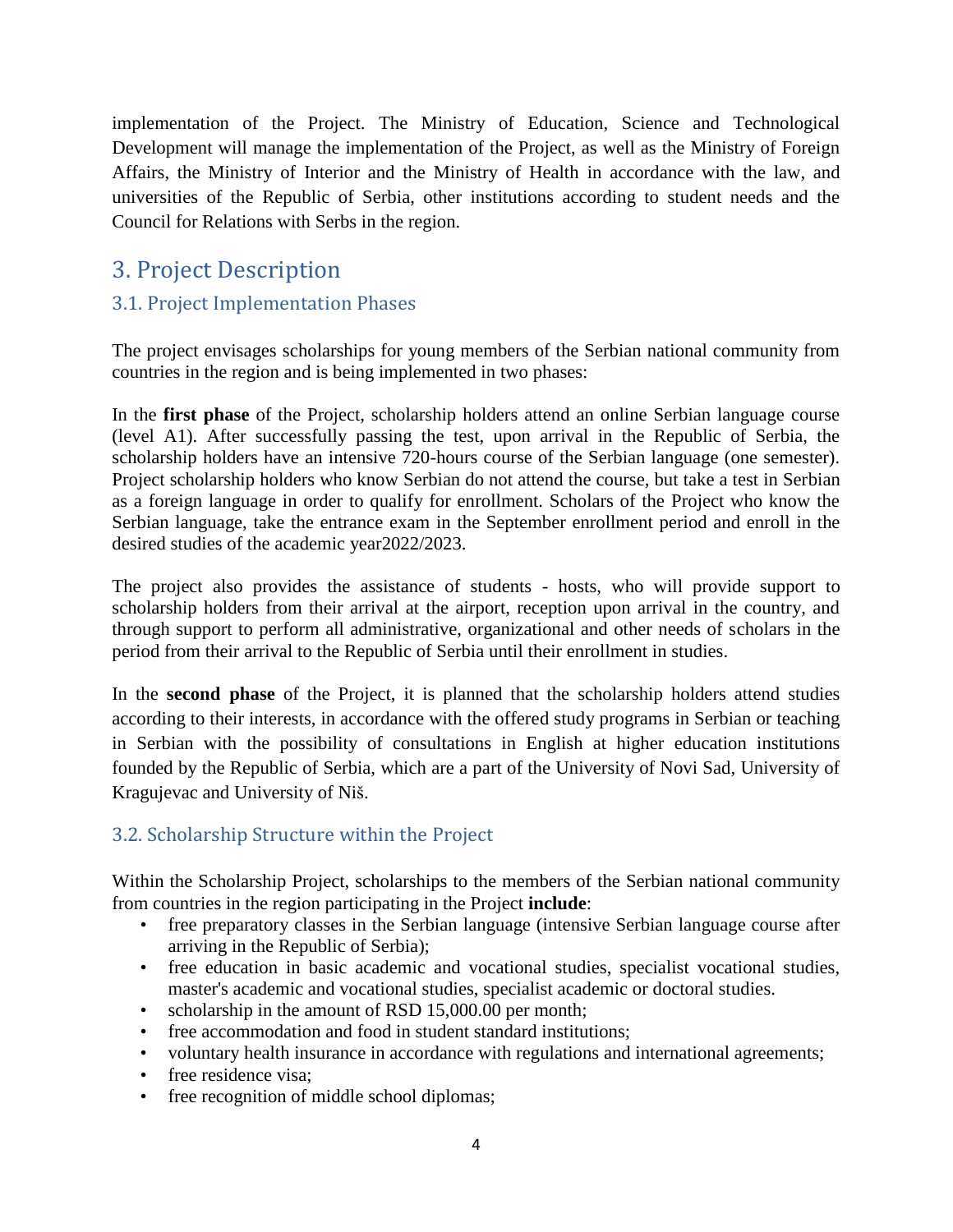• free recognition of higher education diplomas.

The Project scholarship **does not include**:

- travel expenses for arrival and departure from the Republic of Serbia;
- costs of public transport in the Republic of Serbia;
- costs for textbooks and work materials during the studies.

The scholarship in the amount of RSD 15,000.00 per month allows covering the costs of public transport, textbooks and working materials during the studies.

We recommend that scholarship holders, in accordance with their own abilities, bring with them a certain amount of money to cover costs that are not fully covered by the scholarship and to meet personal needs.

#### <span id="page-4-0"></span>3.3. Conditions for Receiving a Scholarship

The scholarship can be awarded to a candidate who meets the following conditions:

- is a member of the Serbian national community in the countries of the region the Republic of Slovenia, the Republic of Croatia, Bosnia and Herzegovina, Montenegro, the Republic of Northern Macedonia, Romania, the Republic of Albania and Hungary;
- has the citizenship of the countries in the region covered by the Project;
- is younger than:
	- 21 years for first degree studies basic academic studies, basic vocational studies;
	- 25 years for specialist vocational studies of the first degree and for studies of the second degree - master's academic studies, master's vocational studies, specialist academic studies;
	- 35 years for third degree studies doctoral academic studies.
	- has completed adequate education:
- for enrollment in basic academic/vocational studies has completed a four-year secondary education;
- for enrollment in master's academic studies:
	- in the amount of 60 ECTS credits has an adequate diploma of a higher education institution obtained in basic academic studies with at least 240 ECTS credits;
	- in the amount of 120 ECTS points has an adequate diploma of a higher education institution obtained in basic academic studies with at least 180 ECTS points;
- for enrollment in doctoral academic studies has an adequate diploma of a higher education institution obtained in master's academic, i.e. integrated academic studies, with at least 300 ECTS credits;
- for enrollment in specialist/master vocational studies has an adequate diploma from a higher education institution that is obtained in basic vocational studies with at least 180 ECTS credits.
- conversational level of knowledge of English or Serbian.

#### <span id="page-4-1"></span>3.4. Application Documentation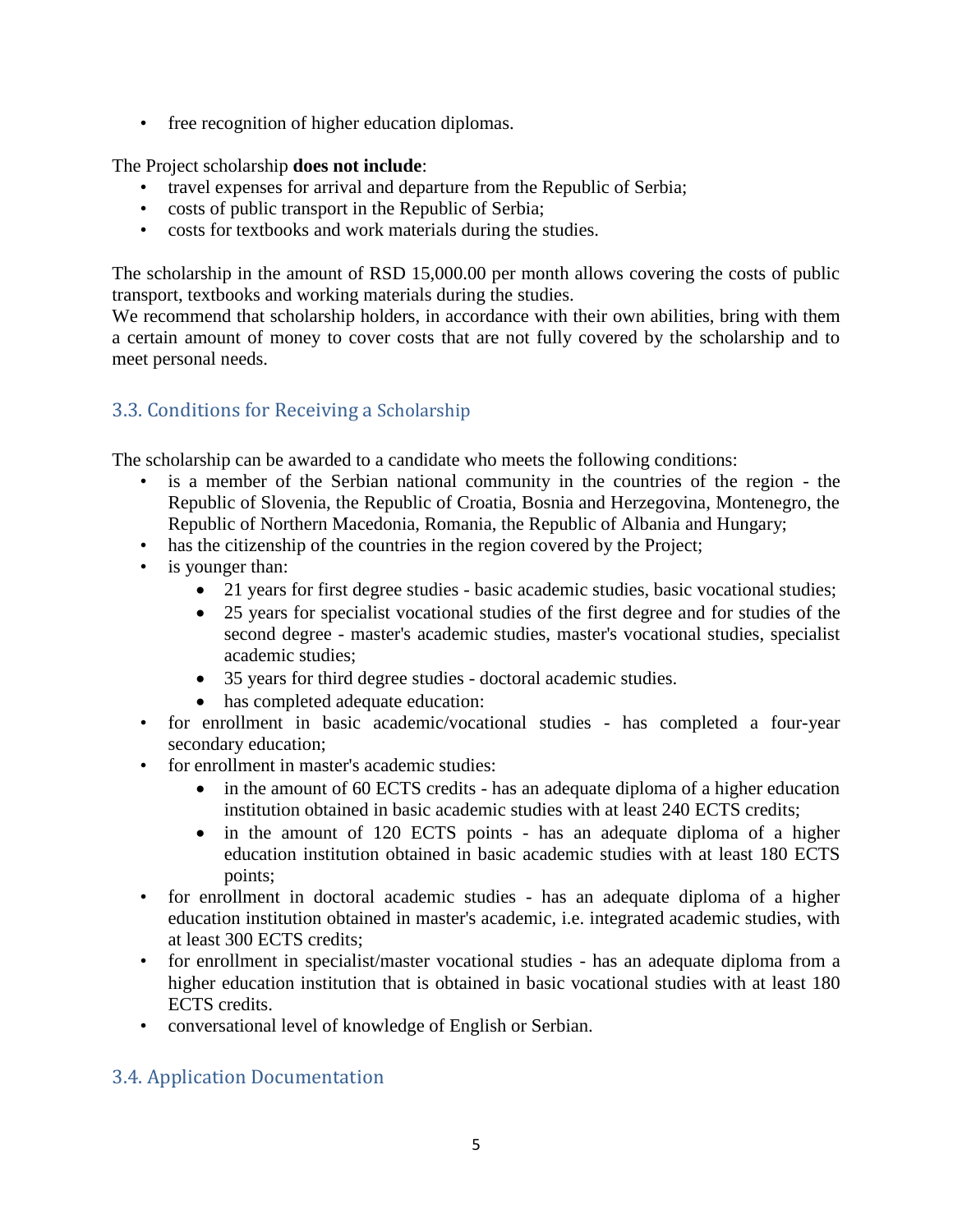Documentation to be submitted by the candidate when applying:

- application for the competition with information on the two study programs he/she wants to attend in accordance with his/her previous education and the conditions of enrollment in the desired study program in the Republic of Serbia;
- a CV with a motivation letter in English or Serbian;
- an original document, proof they belong to the Serbian national community;
- an original copy of the certificate of citizenship of the countries in the region covered by the Project;
- photocopy of a travel document (passport);
- evidence of education certified photocopies of documents (middle school certificates (graduates submit certificates for the first three years and confirmation that they have enrolled in the fourth year - after the completion of the fourth year they need to submit a certificate), diploma of secondary education (graduates submit after graduation), diploma of higher education, master's degrees, transcripts of grades and diploma supplements);
- proof of knowledge of English or Serbian at the conversational level (certificate);
- an original copy of a medical certificate, not older than six months, confirming that the candidate does not suffer from any infectious disease, translated into Serbian.

#### <span id="page-5-0"></span>3.5. Application Deadline

The deadline for sending application forms with accompanying documentation to diplomatic and consular missions of the Republic of Serbia is **May, 2022.**

#### <span id="page-5-1"></span>3.6. Obligations of the Project Scholarship Holder

The scholarship holder is obliged to:

- bring the original documents (middle school certificates, diplomas of higher education, master's degrees, transcripts and diploma supplements), translated into Serbian/English at arrival in the Republic of Serbia;
- pass the Serbian language exam before starting to study at the faculties of the University of the Republic of Serbia;
- Earns 48 ECTS points for enrollment in the next year of study, within the enrolled study program during the academic year;
- respect the laws of the Republic of Serbia and the regulations of the higher education institution for which he/she receives the scholarship;
- compensate for all damage caused to the premises of the student standard institution and the higher education institution;
- respects the rules of conduct prescribed by the statute of the higher education institution;
- respects the rules of conduct and house rules in the student standard institution;
- regulate their temporary residence and timely submit a request for its extension when the conditions are met, in accordance with the provisions of the Law on Foreigners ("Official Gazette of RS", No. 24/2018, 31/2019);
- inform the Ministry of Education, Science and Technological Development about all changes relevant to the status of the scholarship holder within the Project (graduation, withdrawal from studies, etc.) in a timely manner, and not later than within 30 days from the day of the start.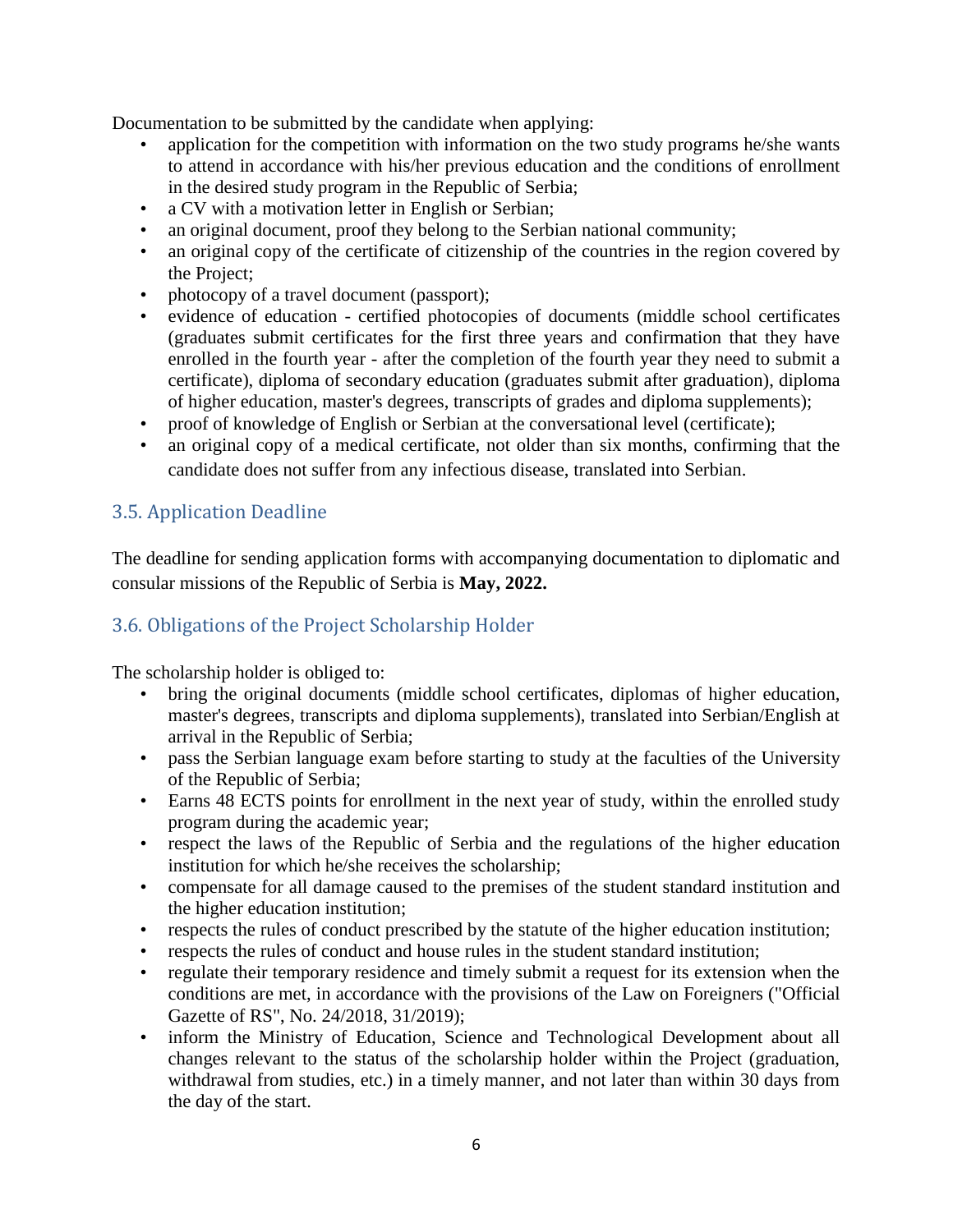Scholarship holders in doctoral studies are required to:

- pass the exams in the study program for a specific year of study;
- bring a confirmation that the topics for scientific research works envisaged by the study program have been approved;
- bring a certificate that they have submitted a dissertation (because exams, scientific research papers and dissertations carry a certain number of ECTS).

#### <span id="page-6-0"></span>3.7. Reasons for Losing the Scholarship

A scholarship holder shall lose a scholarship if:

- he/she does not pass the Serbian language exam with the least passing grade;
- he/she does not earn 48 ECTS points required for enrollment in the next year of study in the status of a student financed from the budget within the Project during the academic year within the enrolled study program, in accordance with the general act of the higher education institution;
- he/she seriously violates the student's obligations, provided by the general act of the higher education institution, in accordance with the law;
- he/she has been sentenced to a minimum imprisonment of 6 months' probation, or a more severe sentence;
- he/she behaves inappropriately, i.e. grossly violates the rules of study, prescribed by the statute of the higher education institution and the institution of student standard;
- gives up the scholarship on his/her own initiative.

A doctoral scholarship holders shall lose their scholarship if:

- he/she does not earn 48 ECTS credits for enrollment in the next year of study;
- he/she does not pass the remaining exams in the next academic year;
- he/she does not bring confirmation that they have been approved topics for scientific research papers provided for in the study program;
- he/she does not bring a certificate that they have submitted a dissertation;
- he/she does not defend the doctoral dissertation within the legal deadline.

#### <span id="page-6-1"></span>3.8. General Provisions for Studying within the Project

Within the framework of the Scholarship Project, only one study program can be attended.

During the academic year, the student is obliged to earn 48 ECTS points required for enrollment in the next year of study in the status of a student financed from the budget within the Project, in accordance with the general act of the higher education institution which determines the conditions for enrollment in the following year.

After the end of the last year of the study program, the scholarship holder who has earned at minimum of 48 ECTS points in each academic year during the study period, reserves the right to a scholarship for another academic year.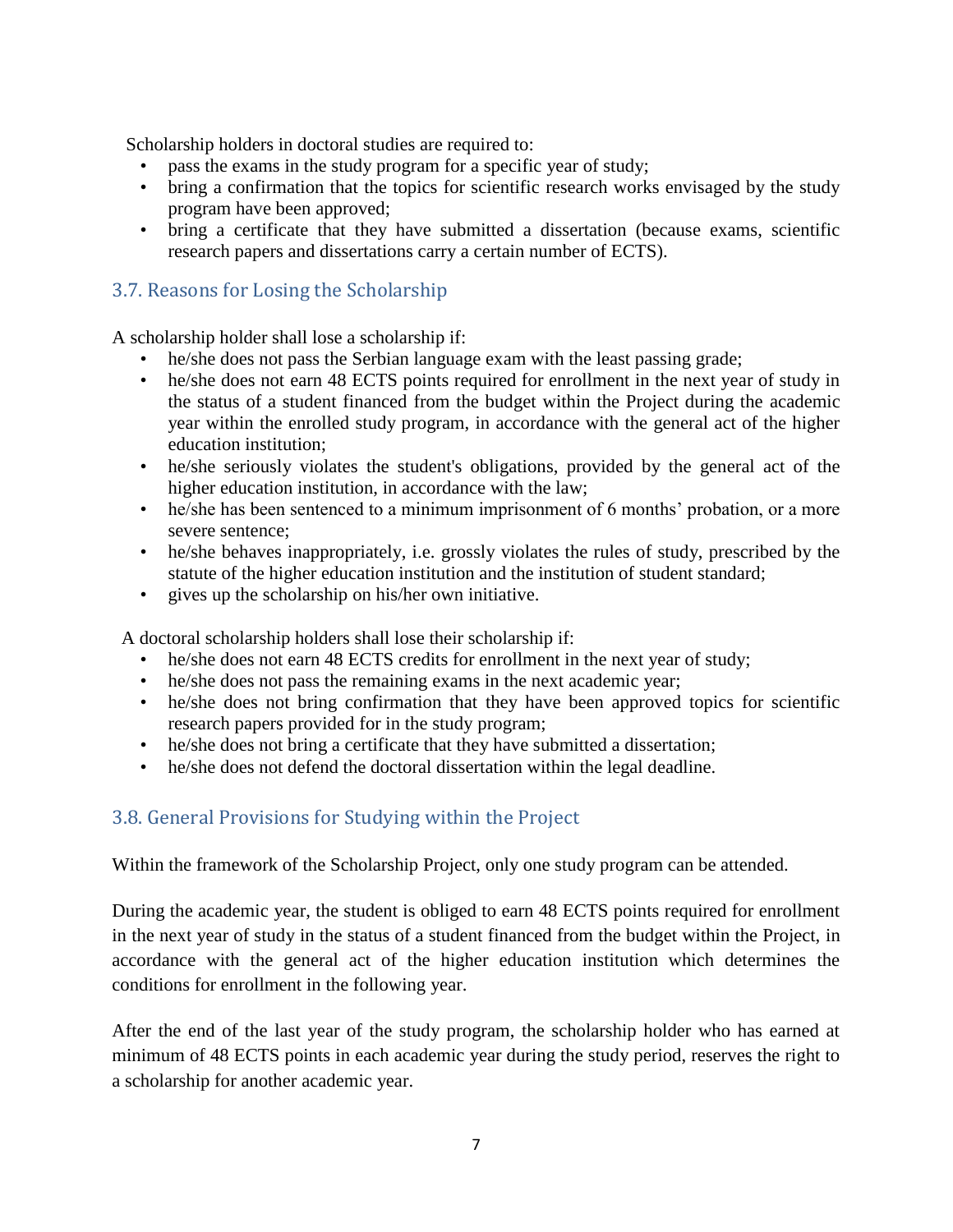Students who have lost their scholarship can only regain the status of a scholarship holder in the following academic year, under the condition they earn 48 ECTS points.

The scholarship holder is obliged to attend the enrolled study program, and transfer to another study program within the Project is not possible.

A scholarship holder who is unable to earn a sufficient number of ECTS credits for enrollment in the next year of study in the status of a student financed from the budget due to a serious illness during the entire academic year, has the right to enroll in the same year for the second time and retain the right to the scholarship. The scholarship holder is obliged to submit the complete medical documentation (with the confirmation of the doctor's council of the institution where the scholarship holder was treated, that it is a serious illness) to the Ministry of Education, Science and Technological Development, by the end of the current academic year.

The scholarship holder is obliged to pass the remaining exams during the repeated academic year, i.e. to earn a sufficient number of ECTS points for enrollment in the next year of study. Otherwise, the scholarship holder shall lose the right to the scholarship.

The scholarship holder is obliged to inform the competent authorities about the rights and obligations related to the regulation of temporary residence in the Republic of Serbia.

The scholarship holder is obliged to pass the remaining exams during the repeated academic year, i.e. to earn a sufficient number of ECTS points for enrollment in the next year of study. Otherwise, the scholarship holder loses the right to the scholarship.

The scholarship holder is obliged to inform the competent authorities about the rights and obligations related to the regulation of temporary residence in the Republic of Serbia.

Higher education institutions included in the Project are obliged to submit reports on the progress of scholarship holders twice a year (within 15 days from the end of the winter semester, i.e. summer semester) at the request of the Ministry of Education, Science and Technological Development.

Higher education institutions included in the Project are obliged to inform the Ministry of Education, Science and Technological Development about all changes of importance for the status of scholarship holders within the Project in a timely manner, no later than within 30 days from the day they occur (graduation, leaving studies, etc.)

### <span id="page-7-0"></span>4. Nomination and Selection of Candidates